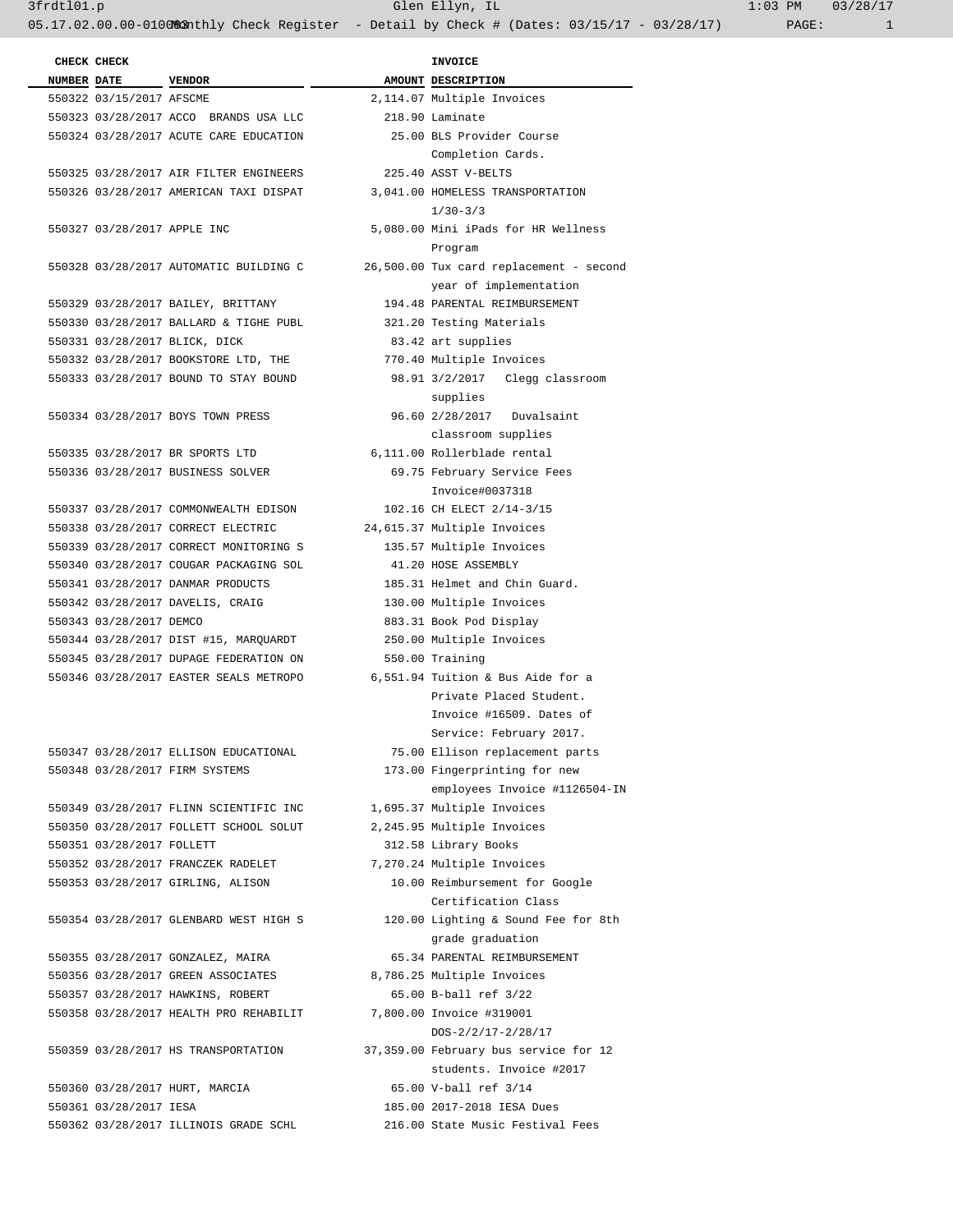|                    | CHECK CHECK                 |                                        |                | <b>INVOICE</b>                        |
|--------------------|-----------------------------|----------------------------------------|----------------|---------------------------------------|
| <b>NUMBER DATE</b> |                             | <b>VENDOR</b>                          |                | AMOUNT DESCRIPTION                    |
|                    |                             | 550363 03/28/2017 ILLINOIS PRINCIPALS  |                | 394.00 Professional Development -     |
|                    |                             |                                        |                | Asst. Principal                       |
|                    |                             | 550364 03/28/2017 ILLINOIS PRINCIPALS  |                | 508.00 3/14/2017 IPA Education        |
|                    |                             |                                        |                | Leaders Conference Summer             |
|                    |                             |                                        |                | 2017 Groot                            |
|                    |                             | 550365 03/28/2017 INNOVATIONS THERAPEU |                | 4,796.17 Tuition for a Private Placed |
|                    |                             |                                        |                | Student. Invoice #1600. Dates         |
|                    |                             |                                        |                | of Service: February 2017.            |
|                    |                             | 550366 03/28/2017 INNOVENTION SYSTEM L |                | 881.25 Translating                    |
|                    |                             | 550367 03/28/2017 JW PEPPER & SONS INC |                | 2,637.39 Hadley Music Order 3/17      |
|                    |                             |                                        |                | Quote#11003115                        |
|                    |                             | 550368 03/28/2017 KAGAN PUBLISHING     |                | 81.00 Kagan tools                     |
|                    |                             | 550369 03/28/2017 KOZAK CUSTOM LANDSCA |                | 2,612.50 SNOW REMOVAL 3/13, 14        |
|                    |                             | 550371 03/28/2017 LAIDLAW TRANSIT      |                | 87,592.38 Multiple Invoices           |
|                    |                             | 550372 03/28/2017 LAKESHORE LEARNING M |                | 224.46 2/27/2017 Duckhorn/Zabinski    |
|                    |                             |                                        |                | classroom supplies                    |
|                    |                             | 550373 03/28/2017 MACGILL & CO, WM V   |                | 260.71 Multiple Invoices              |
|                    |                             | 550374 03/28/2017 MCCLUSKEY, CHARLIE   |                | 225.98 Reimbursement to C. McCluskey  |
|                    |                             |                                        |                | Wrestling tournament lodging          |
|                    |                             | 550375 03/28/2017 MILLER, TOM          |                | 65.00 b-ball ref 3/22                 |
|                    |                             | 550376 03/28/2017 MOGGE, ABIGAIL       |                | 250.00 Accompanist Fees - March       |
|                    |                             |                                        |                | Chorus Concert                        |
|                    |                             | 550377 03/28/2017 MUSIC & ARTS CENTER  |                | 42.18 General Percussion for Spring   |
|                    |                             |                                        |                | 2017                                  |
|                    |                             | 550378 03/28/2017 MUSIC TREASURES      |                | 112.65 Chorus Incentives              |
|                    |                             | 550379 03/28/2017 NCS PEARSON          |                | 1,878.50 Aimsweb Complete 1.0 Yearly  |
|                    |                             |                                        |                | Renewal. Quantity:289                 |
|                    |                             |                                        |                | Licenses.                             |
|                    | 550380 03/28/2017 NEUCO     |                                        |                | 617.81 Multiple Invoices              |
|                    |                             | 550381 03/28/2017 NEWMAN, ERIKA        |                | 75.00 Language Assesment              |
|                    |                             | 550382 03/28/2017 NORTHERN ILLINOIS GA |                | 568.00 Multiple Invoices              |
|                    |                             | 550384 03/28/2017 OFFICE DEPOT         |                | 2,594.41 Multiple Invoices            |
|                    |                             | 550385 03/28/2017 ORIENTAL TRADING CO  |                | 92.93 3/2/2017 JZ classroom           |
|                    |                             |                                        |                | supplies                              |
|                    |                             | 550386 03/28/2017 PALOS SPORTS INC     |                | 289.97 Timer clock for small gym      |
|                    |                             | 550387 03/28/2017 PARKLAND PREPARATORY |                | 14,407.32 Tuition for (4) Private     |
|                    |                             |                                        |                | Placed Students, Invoice              |
|                    |                             |                                        |                | #1824. Dates of Service:              |
|                    |                             |                                        |                | February 2017.                        |
|                    | 550388 03/28/2017 PCM       |                                        |                | 11,259.41 Multiple Invoices           |
|                    |                             | 550389 03/28/2017 PEPPERS, PAT         |                | 182.00 Multiple Invoices              |
|                    |                             | 550390 03/28/2017 POTOWSKI, KIM        |                | 500.00 Parent Outreach Event          |
|                    |                             | 550391 03/28/2017 OUINLAN & FABISH MUS |                | 70.35 Multiple Invoices               |
|                    |                             | 550392 03/28/2017 RBS ACTIVEWEAR       |                | 210.00 practice jerseys               |
|                    |                             | 550393 03/28/2017 READYREFRESH BY NEST |                | 189.15 HD BOTTLED WATER MARCH         |
|                    |                             | 550394 03/28/2017 REALLY GOOD STUFF IN |                | 121.89 Multiple Invoices              |
|                    | 550395 03/28/2017 ROSCOE CO |                                        |                | 117.20 3/15 MOP SERV                  |
|                    |                             | 550396 03/28/2017 SALAT, JOHN          |                | 65.00 B-ball ref 3/7                  |
|                    |                             | 550397 03/28/2017 SCHOLASTIC WAREHOUSE | 1,500.00 Books |                                       |
|                    |                             | 550400 03/28/2017 SCHOOL SPECIALTY     |                | 1,440.57 Multiple Invoices            |
|                    |                             | 550401 03/28/2017 SEAL OF ILLINOIS     |                | 4,078.16 Tuition for a Private Placed |
|                    |                             |                                        |                | Student. Invoice #6528. Dates         |
|                    |                             |                                        |                | of Service: February 2017.            |
|                    |                             | 550402 03/28/2017 SEASTROM, DAVID      |                | 65.00 B-ball ref 3/9                  |
|                    |                             | 550403 03/28/2017 SOARING EAGLE ACADEM |                | 14,057.28 Multiple Invoices           |
|                    |                             | 550404 03/28/2017 SOCIAL THINKING SANT |                | 245.00 3/16/2017 Ponce                |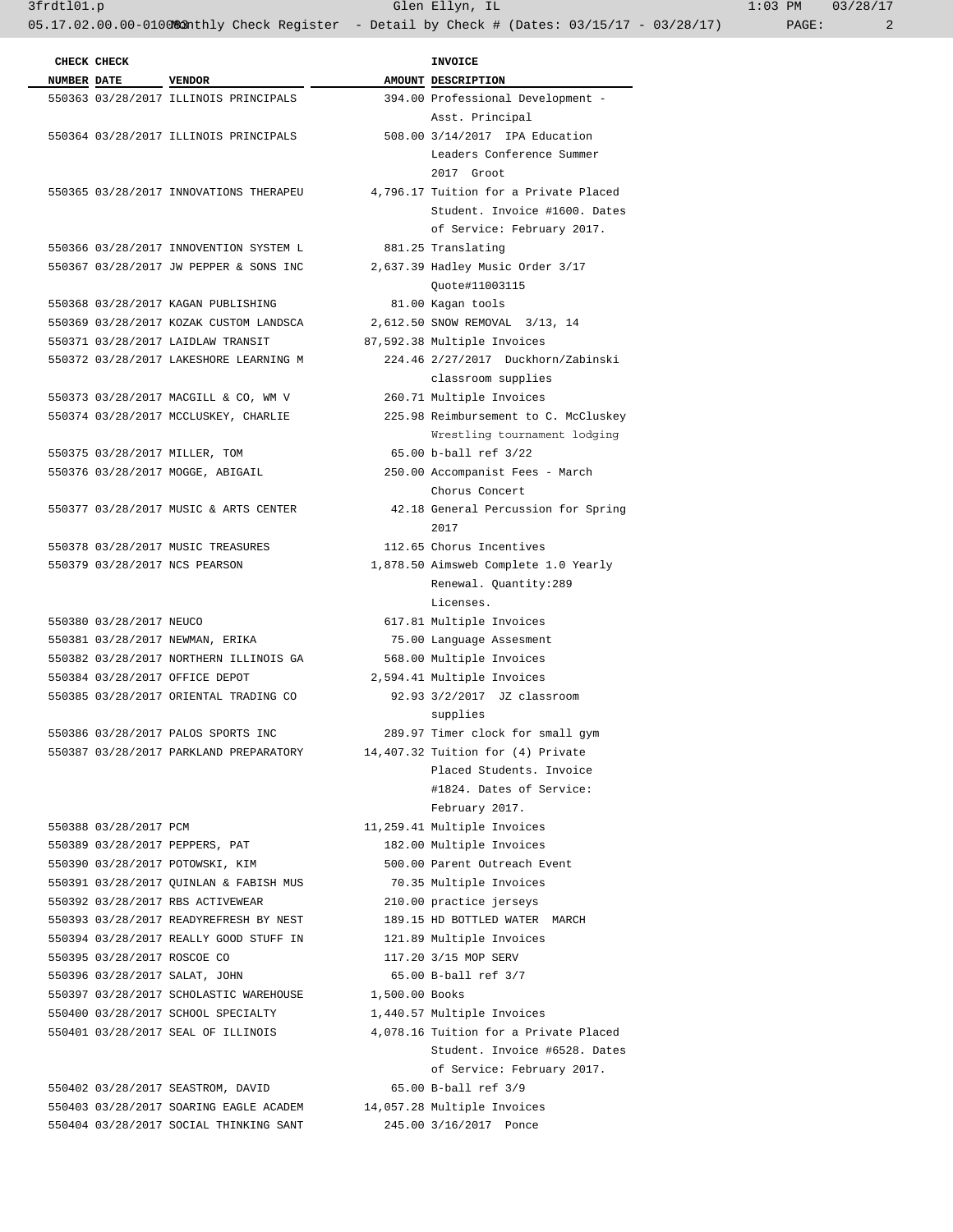|             | CHECK CHECK                     |                                           |            | <b>INVOICE</b>                       |
|-------------|---------------------------------|-------------------------------------------|------------|--------------------------------------|
| NUMBER DATE |                                 | <b>VENDOR</b>                             |            | AMOUNT DESCRIPTION                   |
|             |                                 |                                           |            | conference/workshop                  |
|             |                                 | 550405 03/28/2017 SPAYTH, AMY             |            | 83.64 Classroom Supply               |
|             |                                 |                                           |            | Reimbursement                        |
|             |                                 | 550407 03/28/2017 STAPLES ADVANTAGE       |            | 1,204.27 Multiple Invoices           |
|             |                                 | 550408 03/28/2017 STEBBINS, MIKE          |            | 65.00 B-ball ref 3/9                 |
|             |                                 | 550409 03/28/2017 STREAMWOOD BEHAVIORA    |            | 216.00 Hospital tutoring services, 9 |
|             |                                 |                                           |            | days, $1$ hr each day - $1$          |
|             |                                 |                                           |            | patient. Invoice #5571.              |
|             |                                 | 550410 03/28/2017 SUPER DUPER SCHOOL C    |            | 99.00 2/28/2017 Ponce classroom      |
|             |                                 |                                           |            | supplies                             |
|             |                                 | 550415 03/28/2017 SYNCB/AMAZON            |            | 6,178.18 Multiple Invoices           |
|             |                                 | 550416 03/28/2017 TEACHERS DISCOVERY      |            | 362.88 Supplies                      |
|             |                                 | 550417 03/28/2017 TRANSLATION SMART       |            | 325.00 Multiple Invoices             |
|             |                                 | 550418 03/28/2017 TYCO INTEGRATED SECU    |            | 255.00 CSO SECURITY                  |
|             |                                 | 550419 03/28/2017 UNITED STATES POSTAL    |            | 225.00 BRM permit Permit type: BR    |
|             |                                 |                                           |            | Permit #: 1011000                    |
|             |                                 | 550420 03/28/2017 UNITED STATES POSTAL    |            | 225.00 First Class Presort permit    |
|             |                                 |                                           |            | type PI, Permit No. 139              |
|             |                                 | 550421 03/28/2017 VINTAGE TECH LLC        |            | 150.00 Tech Equipment Disposal       |
|             |                                 |                                           |            | Vendor Info Vintage Tech LLC         |
|             |                                 |                                           |            | 13543 S Route 30 Plainfield,         |
|             |                                 |                                           |            | IL 60544 815-676-1007                |
|             |                                 | 550422 03/28/2017 WAREHOUSE DIRECT        |            | 5,127.12 Multiple Invoices           |
|             |                                 | 201600393 03/15/2017 GLEN ELLYN EDUCATION |            | 12,339.35 Payroll accrual            |
|             |                                 | 201600395 03/15/2017 ILLINOIS DEPT OF REV |            | 39,513.89 Multiple Invoices          |
|             |                                 | 201600396 03/15/2017 INTERNAL REV SERVICE |            | 200,783.30 Multiple Invoices         |
|             | 201600397 03/15/2017 T H I S    |                                           |            | 22,584.23 Multiple Invoices          |
|             |                                 | 201600398 03/15/2017 TEACHERS RETIREMENT  |            | 126,237.52 Multiple Invoices         |
|             | 201600399 03/15/2017 WAGEWORKS  |                                           |            | 4,952.30 Multiple Invoices           |
|             |                                 | 201600400 03/15/2017 THE OMNI GROUP       |            | 38,223.09 Multiple Invoices          |
|             | 201600401 03/15/2017 EXPERT PAY |                                           |            | 1,956.08 Payroll accrual             |
|             |                                 | 201600404 03/15/2017 ILLINOIS DEPT OF REV |            | 29.97 Payroll accrual                |
|             |                                 | 201600405 03/15/2017 INTERNAL REV SERVICE |            | 273.30 Multiple Invoices             |
|             |                                 | 201600414 03/23/2017 RELIANCE STANDARD LI |            | 331.13 LTD APRIL                     |
|             |                                 | 201600415 03/23/2017 UNITED STATES TREASU |            | 143.21 Payment due on Adjusted       |
|             |                                 |                                           |            | Return for 4th Quarter 2016          |
|             |                                 |                                           |            |                                      |
|             |                                 | Totals for checks                         | 762,030.80 |                                      |